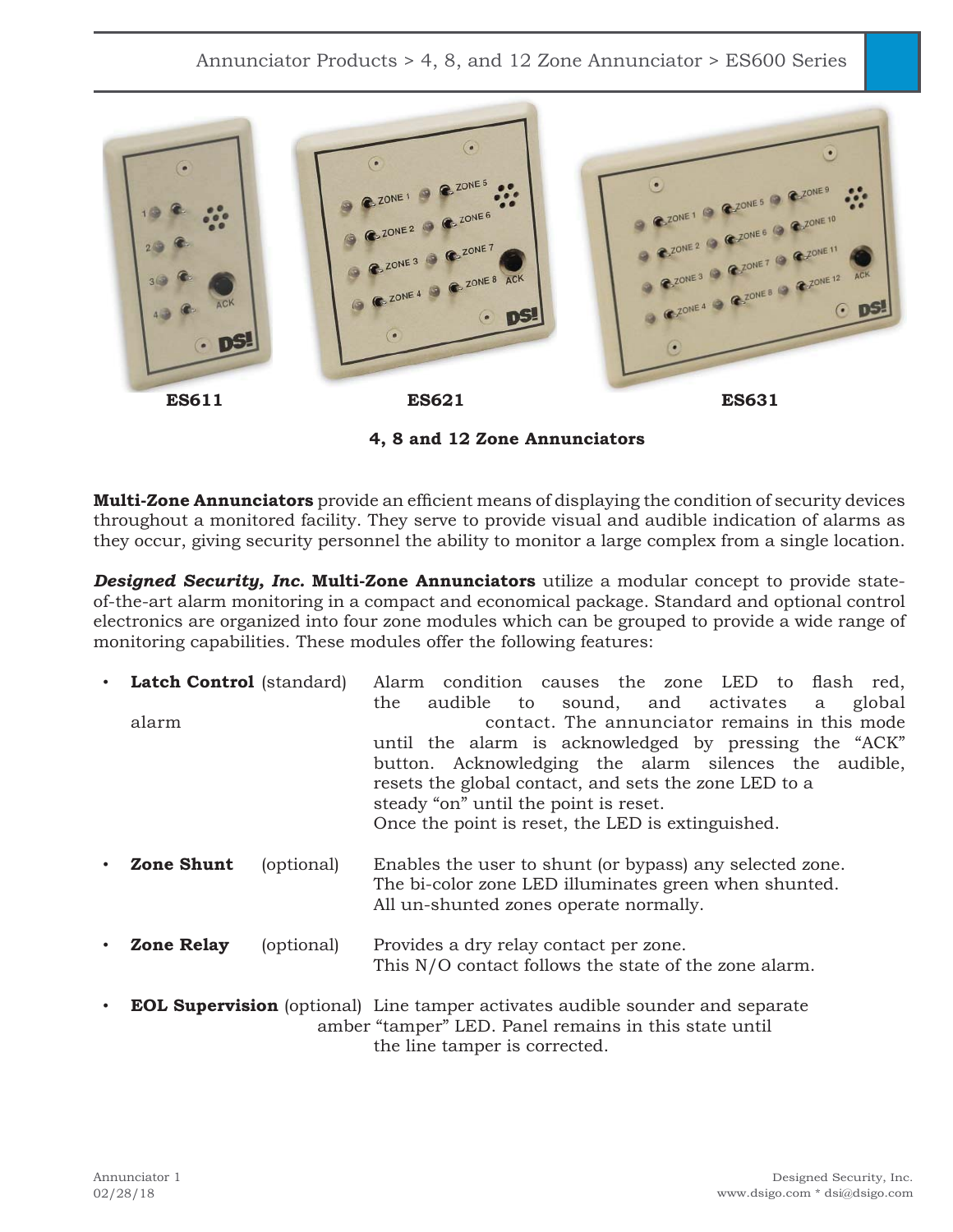**Models**

| <b>ES610</b> | 4 Zone Annunciator  |
|--------------|---------------------|
| <b>ES620</b> | 8 Zone Annunciator  |
| <b>ES630</b> | 12 Zone Annunciator |



# **Options Available**

All **ES600 Series Annunciators** include zone latch control. Optional functions that may be added are: zone shunt, zone relay **OR** zone supervision.

### **Electrical Specifications**

| Power:                | 12 VDC                  |
|-----------------------|-------------------------|
| <b>Local Control:</b> | Alarm Acknowledge "ACK" |
| Zone Input:           | N/C Dry Contacts        |
| <b>Alarm Output:</b>  | Global N/O Relay        |
|                       | 0.5 A @ 30 VDC          |

## **Mechanical Specifications**

### **Mounting/Size:**

| 1 gang            | $3.0''$ w x 4.6"h x 2.5"d - ES610, ES611                         |
|-------------------|------------------------------------------------------------------|
| 2 gang            | 4.6"w x 4.6"h x 2.5"d - ES612, ES613, ES614, ES615, ES620, ES621 |
| 3 gang            | 6.4"w x 4.6"h x 2.5"d - ES622, ES623, ES624, ES625, ES630, ES631 |
| 4 gang            | 8.2"w x 4.6"h x 2.5"d - ES632, ES633, ES634, ES635               |
| <b>Trim Plate</b> | Painted off white aluminum panel                                 |
| Finish:           | with gray silk screened text. **                                 |

*\*\* Custom silk screening is available. Please contact factory.*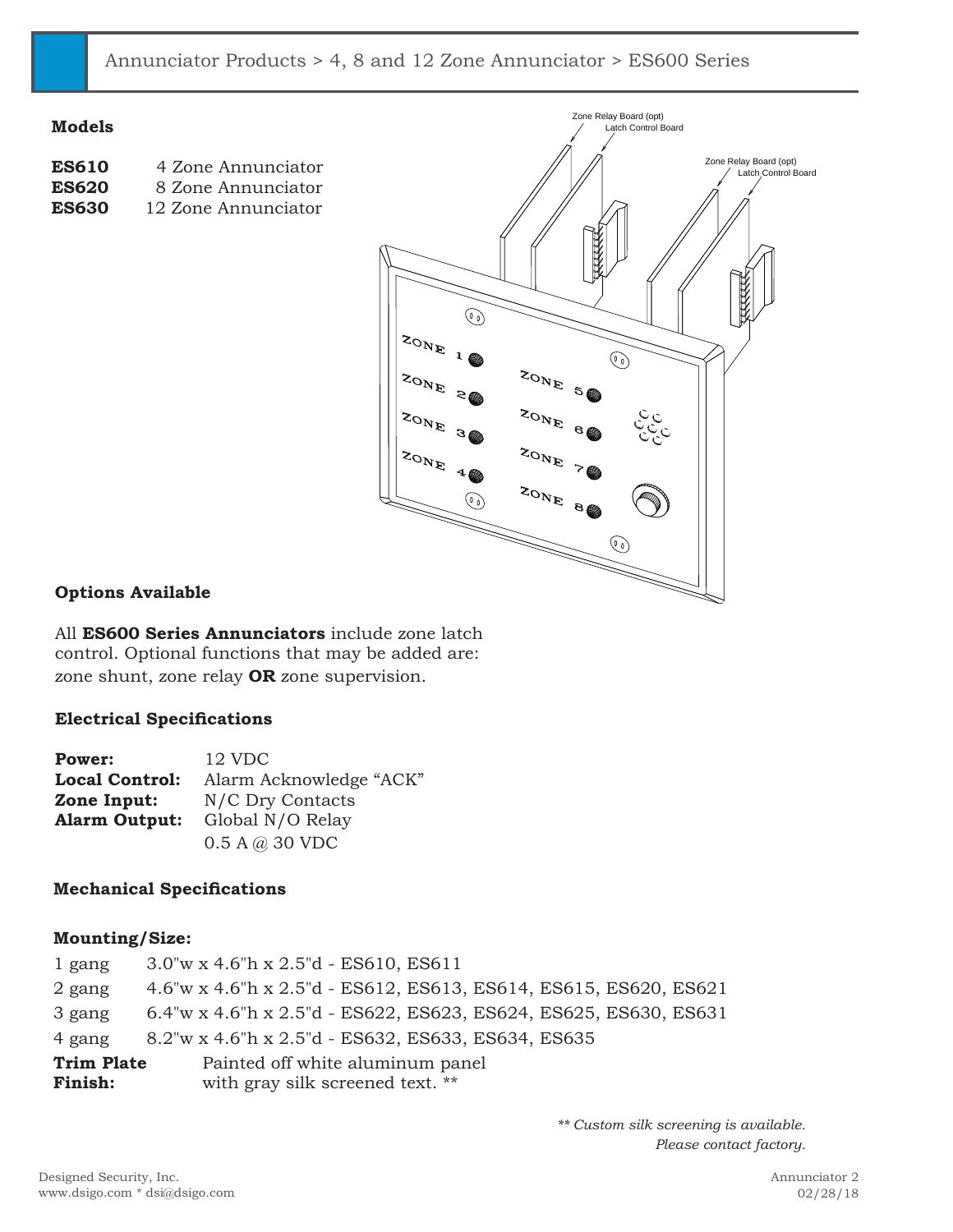| <b>N/O REMOTE</b><br><b>ALARM MONITORING</b> | ------<br><b>GRAY</b><br><b>ALARM</b><br><b>RELAY</b> |
|----------------------------------------------|-------------------------------------------------------|
| <b>POWER REQUIREMENTS</b>                    | 12 VDC AT                                             |
| <b>LATCH CONTROL</b>                         | <b>100mA</b>                                          |
| <b>ZONE RELAY</b>                            | 70 <sub>m</sub> A                                     |
| <b>END OF LIFE SUPERVISION</b>               | 60 <sub>m</sub> A                                     |



Annunciator Products > 4, 8, and 12 Zone Annunciator > ES600 Series > Specifications